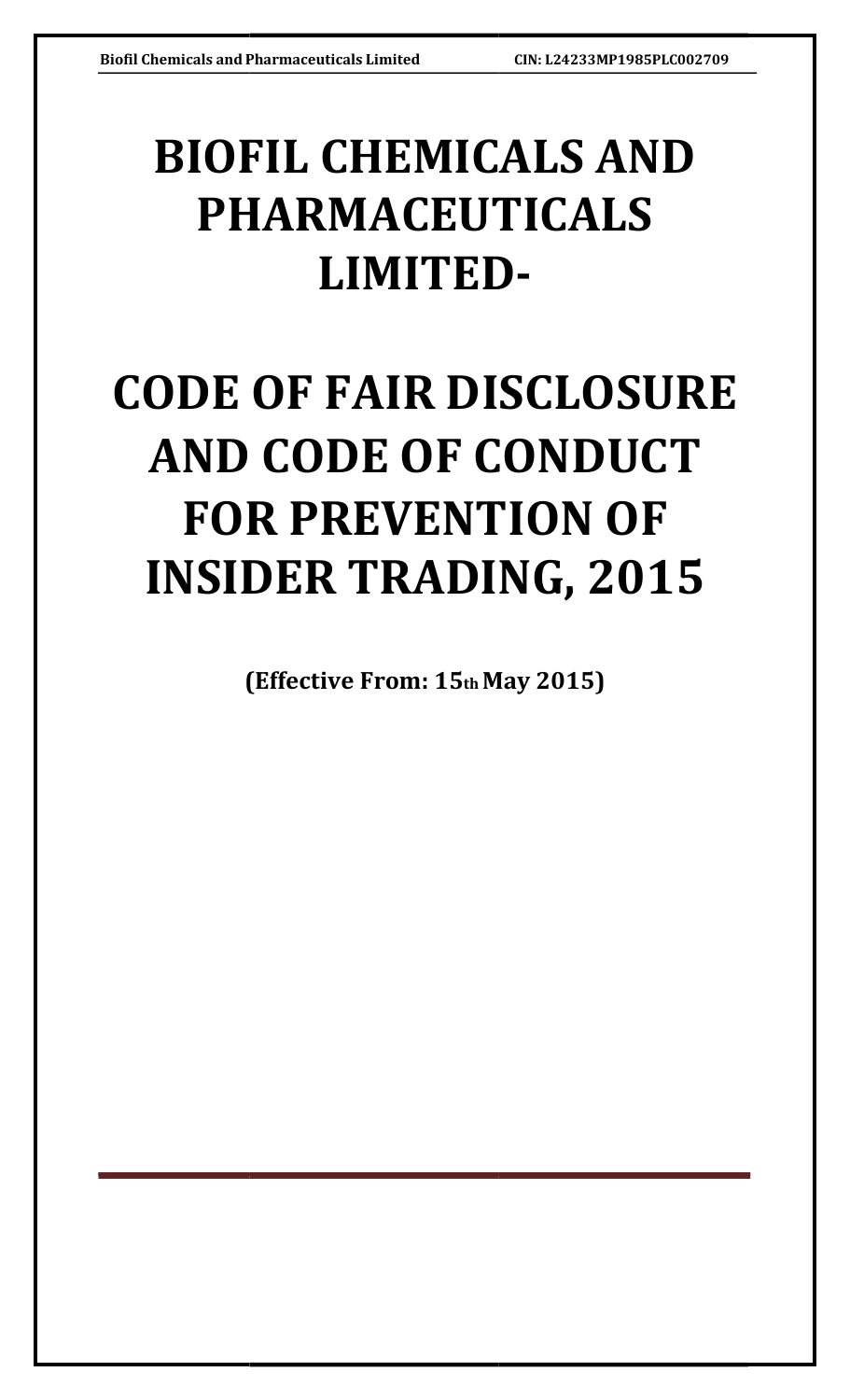#### (As approved by the Board of Directors in their meeting held on  $30<sup>th</sup>$  March, 2015)

#### PREAMBLE

The Company is always endeavors to preserve the confidentiality of un-published price sensitive information and to prevent misuse of such information. The Company is committed to transparency and fairness in dealing with all stakeholders and in ensuring adherence to all laws and regulations. Connected Perso committed to transparency and fairness in dealing with all stakeholders and in ensuring adherence to all laws and regulations. Connected Person of the Company has a duty safeguard the confidentiality of all such information obtained in the course of their work at the Company. No connected person may use their position or knowledge of the Company to gain personal benefit or to provide benefit to any third party. To achieve these objectives, Biofil Chemicals and Pharmaceuticals Limited (BCPL) hereby notifies this New "Code of Fair Disclosure & Practices" and 'Code of Conduct' pursuant to newly enacted Securities and Exchange Board of India (Prohibition of Insider Trading) Regulations, 2015; which is required to be followed by all the Connected Persons of the Company. safeguard the confidentiality of all such information obtained in the course of their work at the Company. No connected person may use their position or knowledge of the Company to gain personal benefit or to provide benef entiality of un-published price<br>nformation. The Company is<br>l stakeholders and in ensuring<br>of the Company has a duty to<br>d in the course of their work at<br>r knowledge of the Company to<br>y. To achieve these objectives,<br>by notif

After enactment of this new code, the "Biofil Chemicals and Pharmaceuticals Limited-Code of Conduct for Prevention of Insider Trading" hereby repealed.

#### Short title and commencement

This Code shall be called the Code of Fair Disclosure and Code of Conduct for prevention of Insider Trading, 2015 (hereinafter may be referred as "the code"). onduct for Prevention of Insider Trading" hereby repealed.<br>Intitle and commencement<br>In Some Code Shall be called the Code of Fair Disclosure and Code of Conduct for<br>prevention of Insider Trading, 2015 (hereinafter may be r

The Code will come into effect from 15<sup>th</sup> May 2015 .

## **DEFINITION**

- In the Code, unless the context otherwise requires, the following w ords, expressions and derivations there from shall have the meanings assigned to them as under:-
- (a) "Act" means the Securities and Exchange Board of India Act, 1992 (15 of 1992);
- (b) "Board" means the Securities and Exchange Board of India(herein maybe referred as SEBI)
- (c) "The Company" means Biofil Chemicals and Pharmaceuticals Limited Limited (BCPL).
- (d) "Code" means this "Biofil Chemicals and Pharmaceuticals Limited Code of Fair from time to time.
- disclosure and Code of Conduct for Prevention of Insider Trading, 2015", as modified<br>from time to time.<br>**"Compliance officer"** means Company Secretary of BCPL or any such officer of the<br>Company as may be designated as a co (e) "Compliance officer" means Company Secretary of BCPL or any such officer of the Company as may be designated as a compliance officer of the Company by board of directors from time to time.
- (f) "Connected person" includes-
	- (i) any person who is or has, during the six months prior to the concerned act, been any person who is or has, during the six months prior to the concerned act, been<br>associated with BCPL, directly or indirectly, in any capacity including by reason of frequent communication with its officers or by being in any contractual, fiduciary or employment relationship or by being a director, officer or an employee of the company or holds any position including a professional or b between himself and the company whether temporary/permanent, that allows such person, directly/indirectly, access to unpublished price sensitive information or is reasonably expected to allow such access.<br>an immediate rela such person, directly/indirectly, access to unpublished price sensitive information or is reasonably expected to allow such such access. quent communication with its officers or by being in any contractual, fiduciary<br>employment relationship or by being a director, officer or an employee of the<br>npany or holds any position including a professional or business
	- (ii) an immediate relative of connected persons specified in clause
	- (iii) An investment Company, trustee Company, asset management company or an employee or directors thereof; or
	- (iv) An official of a Stock Exchange or of clearing house or corporation; or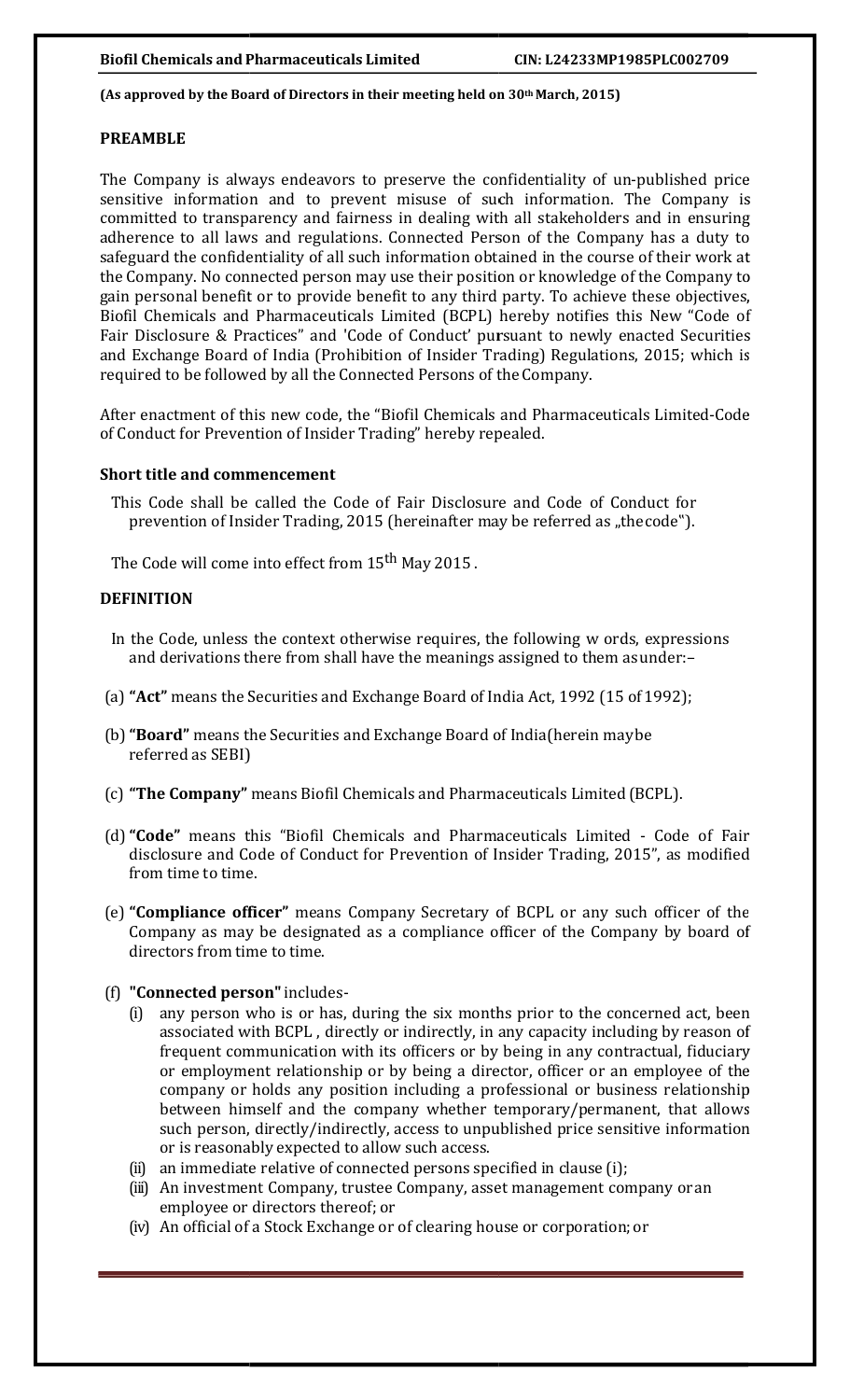- (v) A a member of board of trustees of a mutual fund or a member of the board of directors of the asset management company of a mutual fund or is an employee thereof; or
- (vi) A member of the board of directors or an employee, of a public financial institution as defined in section 2 (72) of the Companies Act, 2013
- (vii) a banker of the company
- (viii) a concern, firm, trust, Hindu undivided family, company or association of persons wherein a director of a company or his immediate relative or banker of the company, has more than ten per cent. of the holding or interest
- (g) "Designated Person" shall include a person occupying any of the following position in the Company:
	- (i) All directors including executive, non executive and Independent
	- (ii) Chief Executive Officer (CEO), Chief Financial Officer (CFO), Chief Internal Auditor (CIA), Chief Operating Officer (COO) and Company Secretary or any such equivalent position.
	- (iii) Such other employees as may be designated by the Compliance Officer in consultation with the Managing Director or Chief Executive Officer of the Company considering the objectives of the Code from time to time
- (h) "Generally available information" means information that is accessible to the public on a non-discriminatory basis;
- (i) "Immediate relative" means a spouse of a connected person, and includes parent, sibling, and child of such person or of the spouse, any of whom is either dependent financially on such person, or consults such person in taking decisions relating to trading in securities;
- (j) "Insider" means any person who is:
	- i) a connected person; or
	- ii) in possession of or having access to unpublished price sensitive information;
- (k) "Promoter" shall have the meaning assigned to it under the Securities and Exchange Board of India (Issue of Capital and Disclosure Requirements) Regulations, 2009 or any modification thereof;
- (l) "Securities" shall have the meaning assigned to it under the Securities Contracts (Regulation) Act, 1956 (42 of 1956) or any modification thereof except units of a mutual fund;
- (m) "Trading" means and includes subscribing, buying, selling, dealing, or agreeing to subscribe, buy, sell, deal in any securities, and "trade" shall be construed accordingly ;
- (n)"Trading day" means a day on which the recognized stock exchanges are open for trading;
- (o) "Unpublished price sensitive information" means any information, relating to BCPL or its securities, directly or indirectly, that is not generally available and which, upon becoming generally available, is likely to materially affect the price of the securities and shall, ordinarily including but not restricted to, information relating to the following: –
	- (i) financial results;
	- (ii) dividends;
	- (iii) change in capital structure;
	- (iv) mergers, de-mergers, acquisitions, delisting, disposals and expansion of business and such other transactions;
	- (v) changes in key managerial personnel; and
	- (vi) material events in accordance with the SEBI Listing Regulations, 2015 .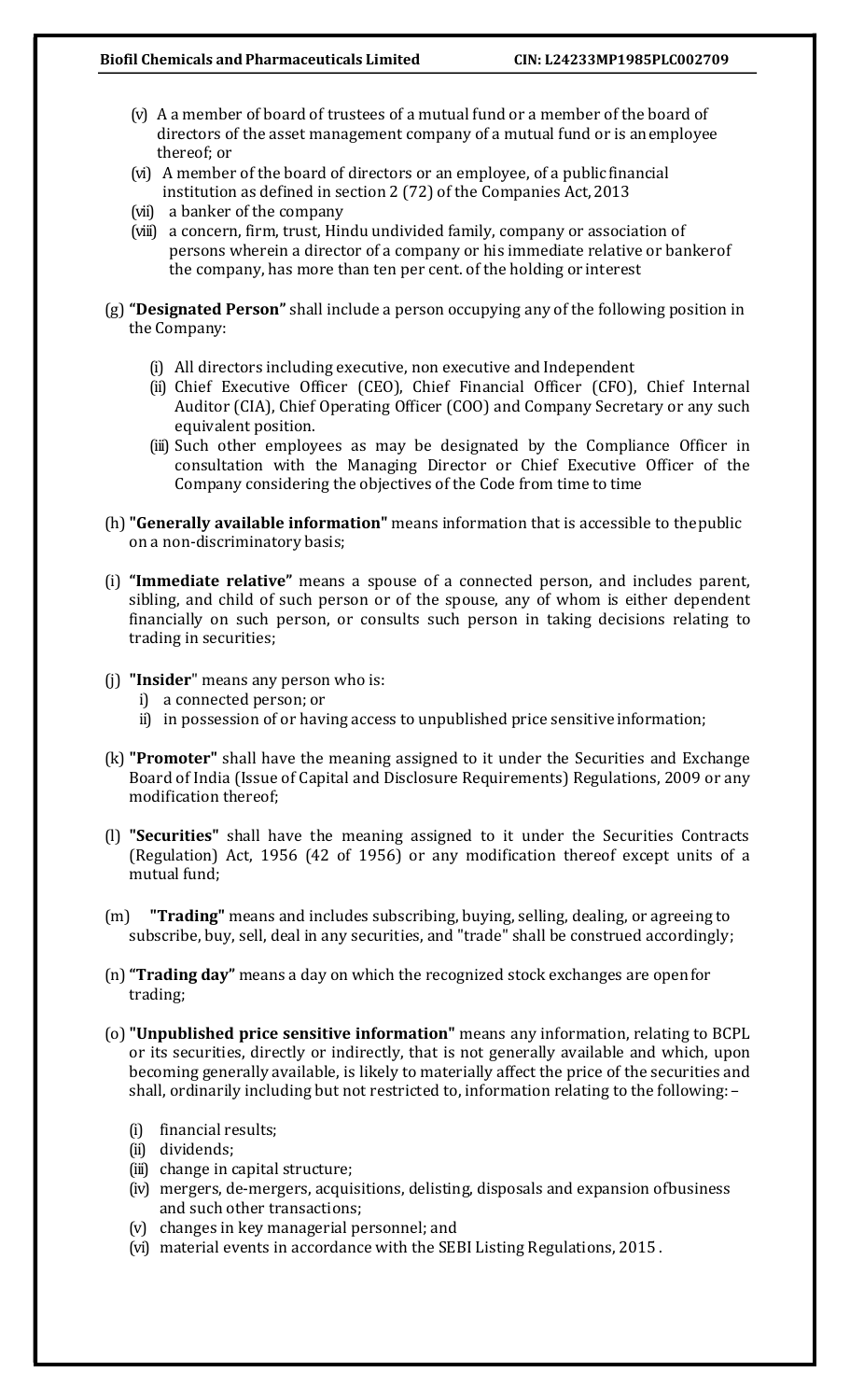(p) "Regulations" means the SEBI (Prohibition of Insider Trading) Regulations, 2015 as amended from time to time. (herein referred as "the regulations")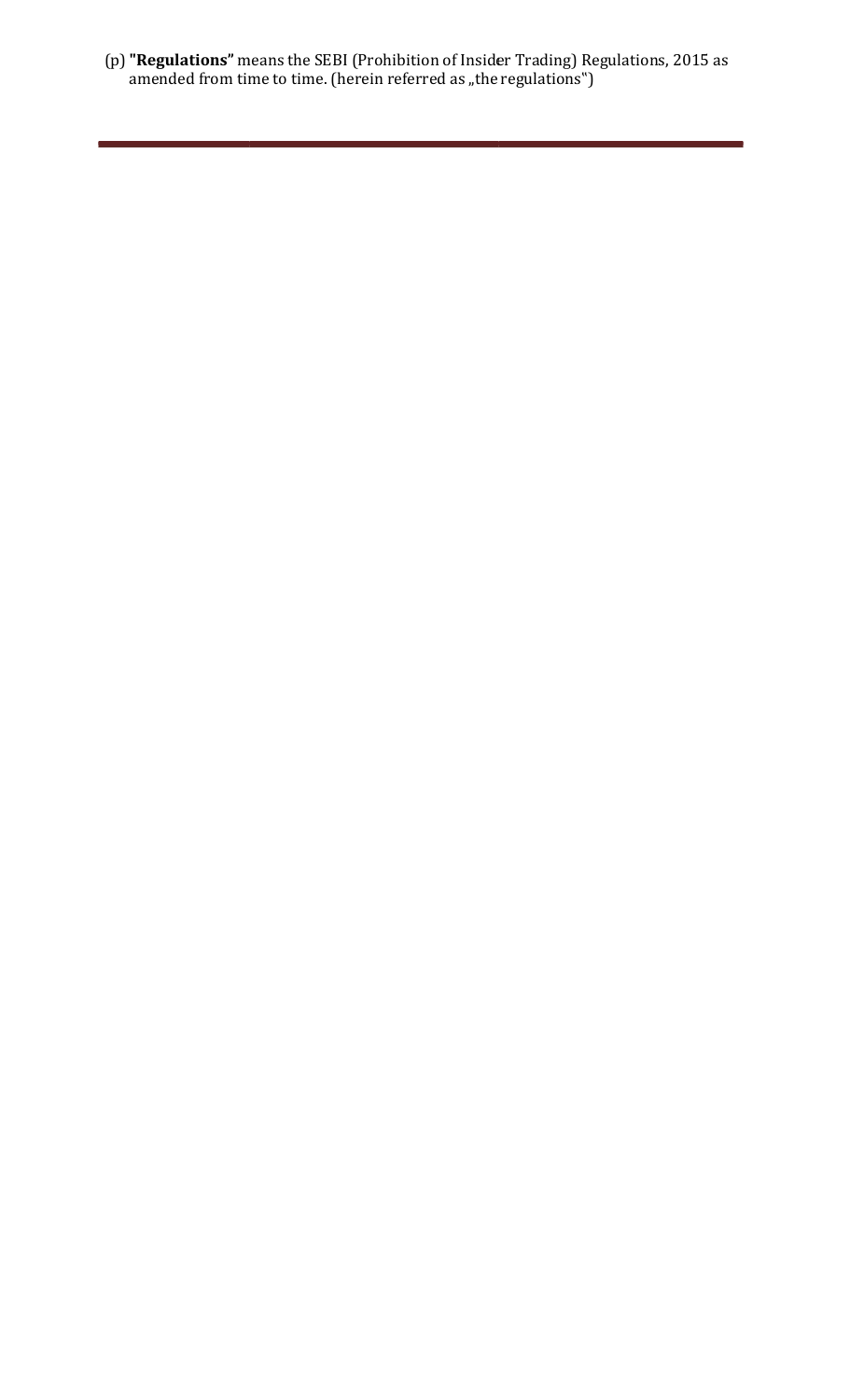### Biofil Chemicals and Pharmaceuticals Limited CIN: L24233MP1985PLC002709

Words and expressions used and not defined here or in the regulations but defined in the Securities and Exchange Board of India Act, 1992 (15 of 1992), the Securities Contracts (Regulation) Act, 1956 (42 of 1956), the Depositories Act, 1996 (22 of 1996) or the Companies Act, 2013 (18 of 2013) and rules and regulations made there under shall have the meanings respectively assigned to them in those legislations.

## RESTRICTIONS ON COMMUNICATION AND TRADING BY INSIDERS

## Prohibition on communication or procurement of unpublished price sensitive information

Except as provided in the code or the regulations, no insider shall communicate, provide, or allow access to any unpublished price sensitive information relating to Company or its securities, to any person including other insiders except where such communication is in furtherance of legitimate purposes, performance of duties or discharge of legal obligations.

No person shall procure from or cause the communication by any insider of unpublished price sensitive information, relating to Company except in furtherance of legitimate purposes, performance of duties or discharge of legal obligations.

#### Trading when in possession of unpublished price sensitive information

4.1 Except as provided in the code or the regulations, no insider shall trade in securities of Company when in possession of unpublished price sensitive information.

#### Trading Plans

(a) An insider, if so desires, may formulate a trading plan for trading in the securities of the Company and present it to the compliance officer for approval and public disclosure pursuant to which trades may be carried out on his behalf in accordance with such plan.

(b) Compliance Officer shall make public disclosure of such trading plan.

The trading plan shall:–

- (i) not entail commencement of trading on behalf of the insider earlier than six months from the public disclosure of the plan;(Trading can be done only after 6 months after the public disclosure of plan.
- (ii) not entail trading for the period between the twentieth trading day prior to the last day of any financial period for which results are required to be announced by the Company and the second trading day after the disclosure of such financial results; (Insider can trade only 20 trading days prior to the last day of any financial period for which results are required to be announced by the Company and after 2 days of announcement of financial results of each Quarter.)
- (iii) entail trading for a period of not less than twelve months; (It is not desirable to have frequent announcements of trading plans. Insider presenting trading plan on 1<sup>st</sup> of January can start trading from 1<sup>st</sup> July till 30<sup>th</sup> June of the next year. However, it would be required to submit a trading plan on  $1<sup>st</sup>$ January of every year for trading in future.)
- (iv) not entail overlap of any period for which another trading plan is already in existence;
- (v) set out either the value of trades to be effected or the number of securities to be traded along with the nature of the trade and the intervals at, or dates on which such trades shall be effected
- (vi) not entail trading in securities for market abuse.
- The trading plan once approved by the compliance officer shall be irrevocable and the insider shall mandatorily have to implement the plan, without being entitled to either deviate from it or to execute any trade in the securities outside the scope of the trading plan.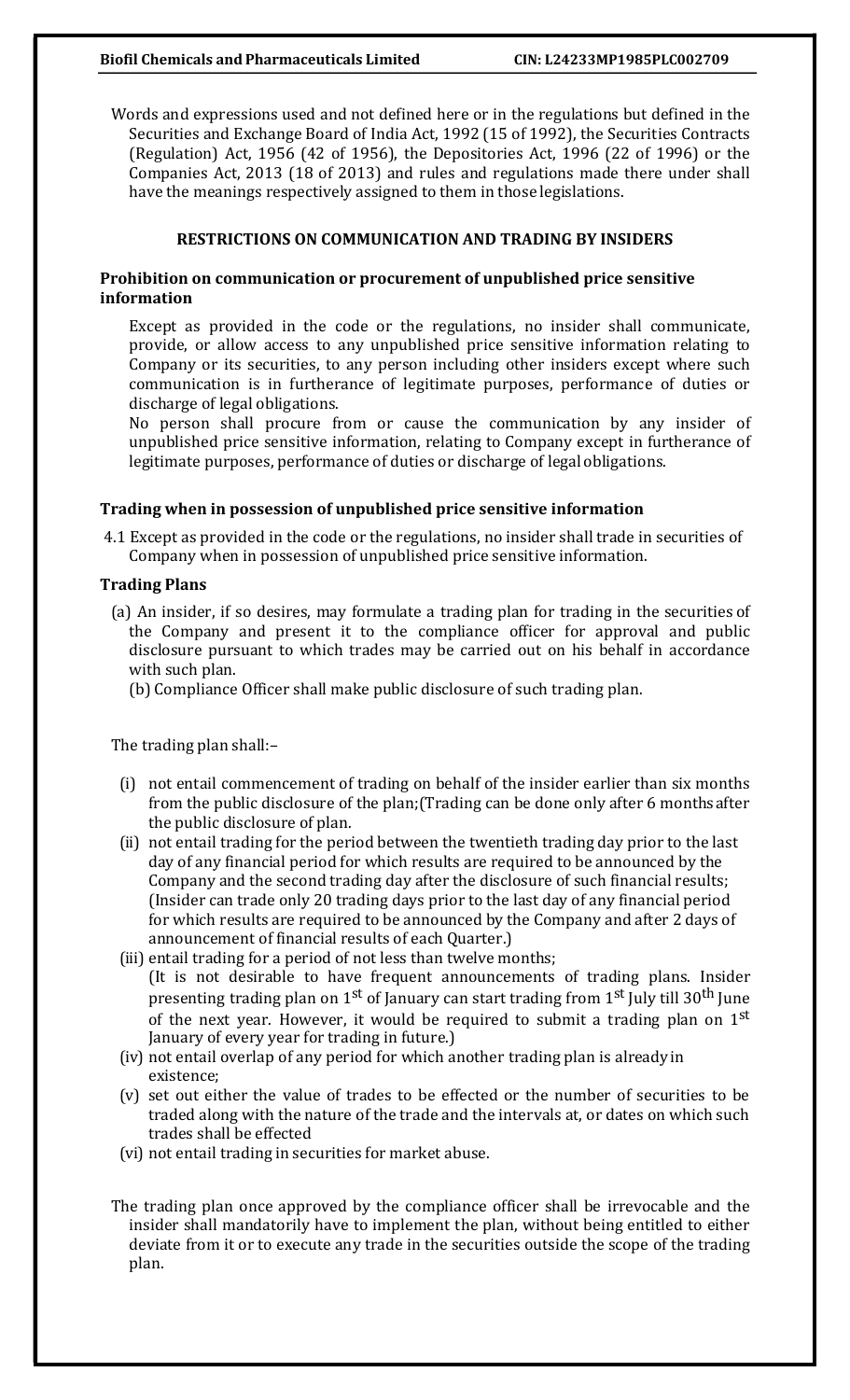Provided that the implementation of the trading plan shall not be commenced unpublished price sensitive information in possession of the insider at the time of formulation of the plan has not become generally available at the time of the commencement of implementation. In such event, the compliance officer shall confirm tha ought to be deferred if any insider at the time of formulation<br>time of the commencement of<br>confirm that the commencement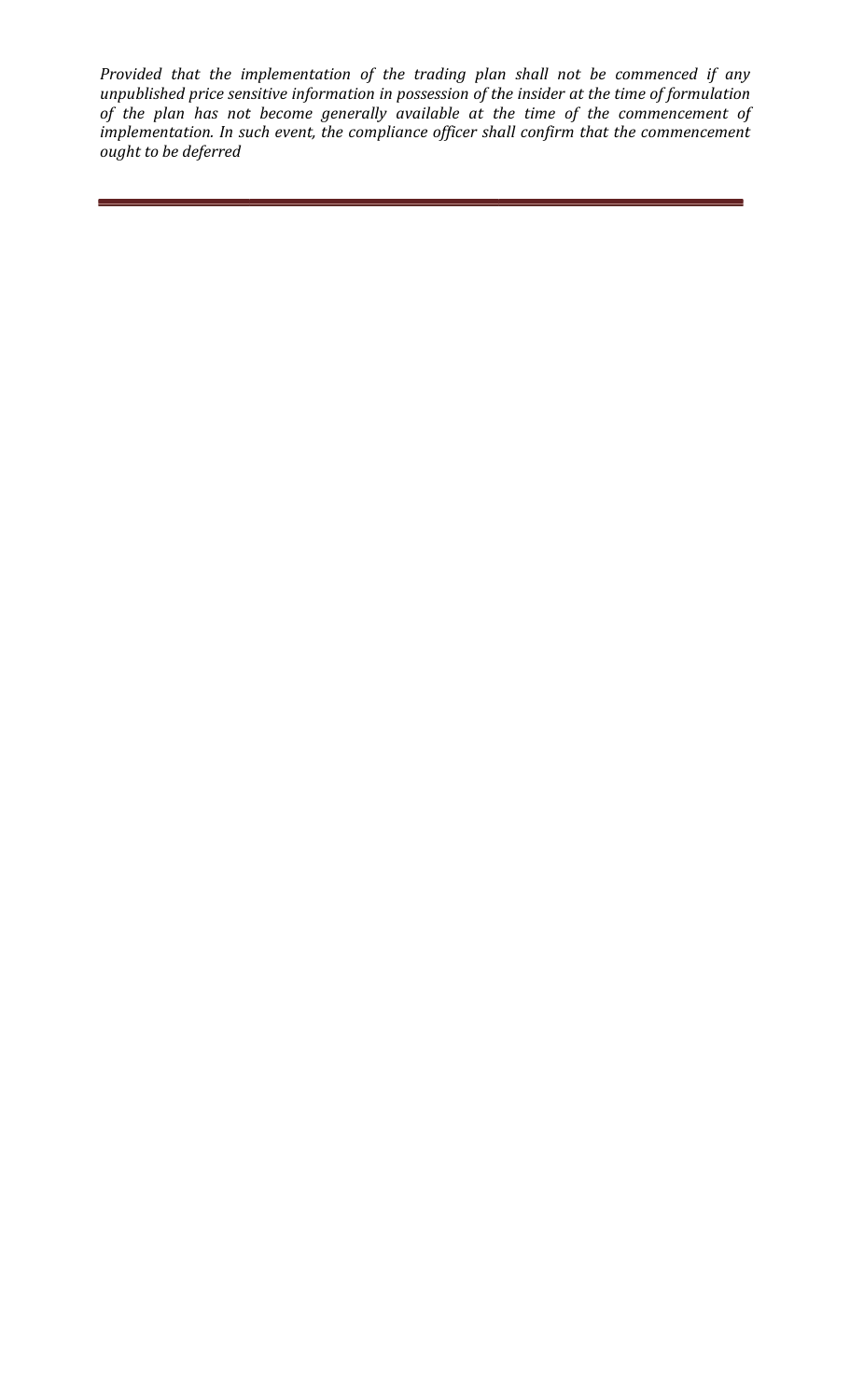until such unpublished price sensitive information becomes generally available information so as to avoid a violation of the code and the regulations.

After approval of the trading plan, the compliance officer shall notify the plan to the stock exchanges (BSE & NSE) on which the securities of the Company are listed.

#### DISCLOSURES OF TRADING BY INSIDERS

Every public disclosure under the code shall be made in Form-D annexed hereto.

- The disclosures to be made by any person shall include those relating to trading by such person"s immediate relatives, and by any other person for whom such person takes trading decisions.
- The disclosures of trading in securities shall also include trading in derivatives of securities, if any, and the traded value of the derivatives shall be taken into account for purposes of threshold value of the permissible limit of the trade.
- The disclosures shall be maintained by C o m p a n y for a minimum period of five years and a register shall be maintained giving brief of the disclosures which will be duly initialed by the Compliance Officer.

#### DISCLOSURES BY CERTAIN PERSONS

## Initial Disclosures.

- (a) Every promoter, key managerial personnel and director of the Company shall disclose his holding of securities of the company, to the company within 30 days after the code come into force in Form A annexed hereto.
- (b) Every person on appointment as a key managerial personnel or a director of the company or upon becoming a promoter shall disclose his holding of securities of the company as on the date of appointment or becoming a promoter, to the company within 7 days of such appointment or becoming a promoter in Form B annexed hereto.

#### Continual Disclosures.

- (A) Every promoter, employee and director of the Company shall disclose to the company the number of such securities acquired or disposed of within two trading days of such transaction if the value of the securities traded, whether in one transaction or a series of transactions over any calendar quarter, aggregates to a traded value in excess of ten lakh rupees. Disclosure regarding the same shall be submitted as Form-C annexed hereto.
- (B) The Compliance Officer shall notify the particulars of such trading to the stock exchange (NSE & BSE) within two trading days of receipt of the disclosure or from becoming aware of such information.

#### Disclosures by other connected persons

The Company may require any other connected person or class of connected persons to make disclosures of holdings and trading in securities of the company in Form-D on quarterly basis in order to monitor compliance with these regulations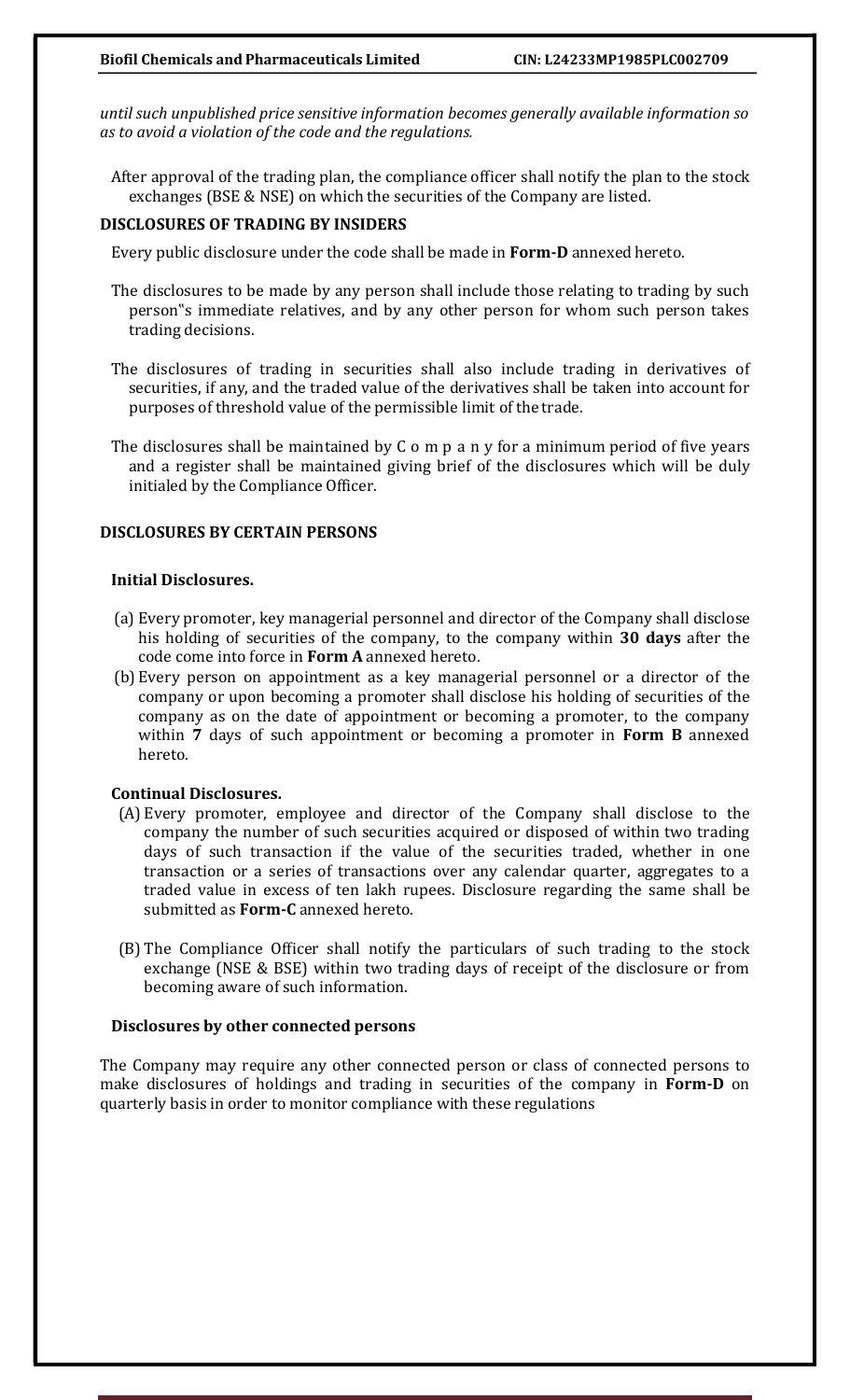## CODE OF FAIR DISCLOSURE & CONDUCT DISCLOSURE &

This document forms the Code of Practices and Procedures for Fair Disclosure of Unpublished Price Sensitive Information ("Code") adopted by **BIOFIL CHEMICALS AND** Unpublished Price Sensitive Information ("Code") adopted by **BIOFIL CHEMICALS AND**<br>**PHARMACEUTICALS LIMITED** (BCPL). This Code is consistent with the Securities and Exchange Board of India (Prohibition of Insider Trading) Regulations, 2015.

The Principles of Fair Disclosure adopted by BCPL are as follows:

- 1. To promptly make public disclosure of unpublished price sensitive information that would impact price discovery. Such disclosures are made no sooner than credible and concrete information comes into being in order to make such information generally available. CEUTICALS LIMITED (BCPL). This Code is consistent with the Securities and<br>Board of India (Prohibition of Insider Trading) Regulations, 2015.<br>ples of Fair Disclosure adopted by BCPL are as follows:<br>promptly make public disc
- 2. To make disclosures of unpublished price sensitive information, as and when made, in a universal and uniform manner through forums like widely circulated media and in a universal and uniform manner through forums like widely circulated media / or through stock exchanges where its equity shares are listed. Selective disclosure of unpublished price sensitive information is to be avoided.
- 3. BCPL Chief Financial Officer serves as its Chief Investor Relations Officer to deal with dissemination of information and disclosure of unpublished price sensitive information.
- 4. To promptly disseminate unpublished price sensitive information that gets disclosed selectively, inadvertently or otherwise if at all, to make such information generally available. BCPL Chief Financial Officer serves as its Chief Investor Relations Officer to deal<br>with dissemination of information and disclosure of unpublished price sensitive<br>information.<br>To promptly disseminate unpublished price sen
- 5. To provide appropriate and fair response to queries on news for verification of market rumors by regulatory authorities.
- 6 To ensure that information shared with analysts and research personnel isnot unpublished price sensitive sensitive information.
- 7. To publish proceedings of meetings with analysts and of other investor relations conferences on its official website **www.biofilgroup.net** to ensure official confirmation and documentation of disclosures made therein.
- 8 To handle all unpublished price sensitive information on a need-to-know basis only.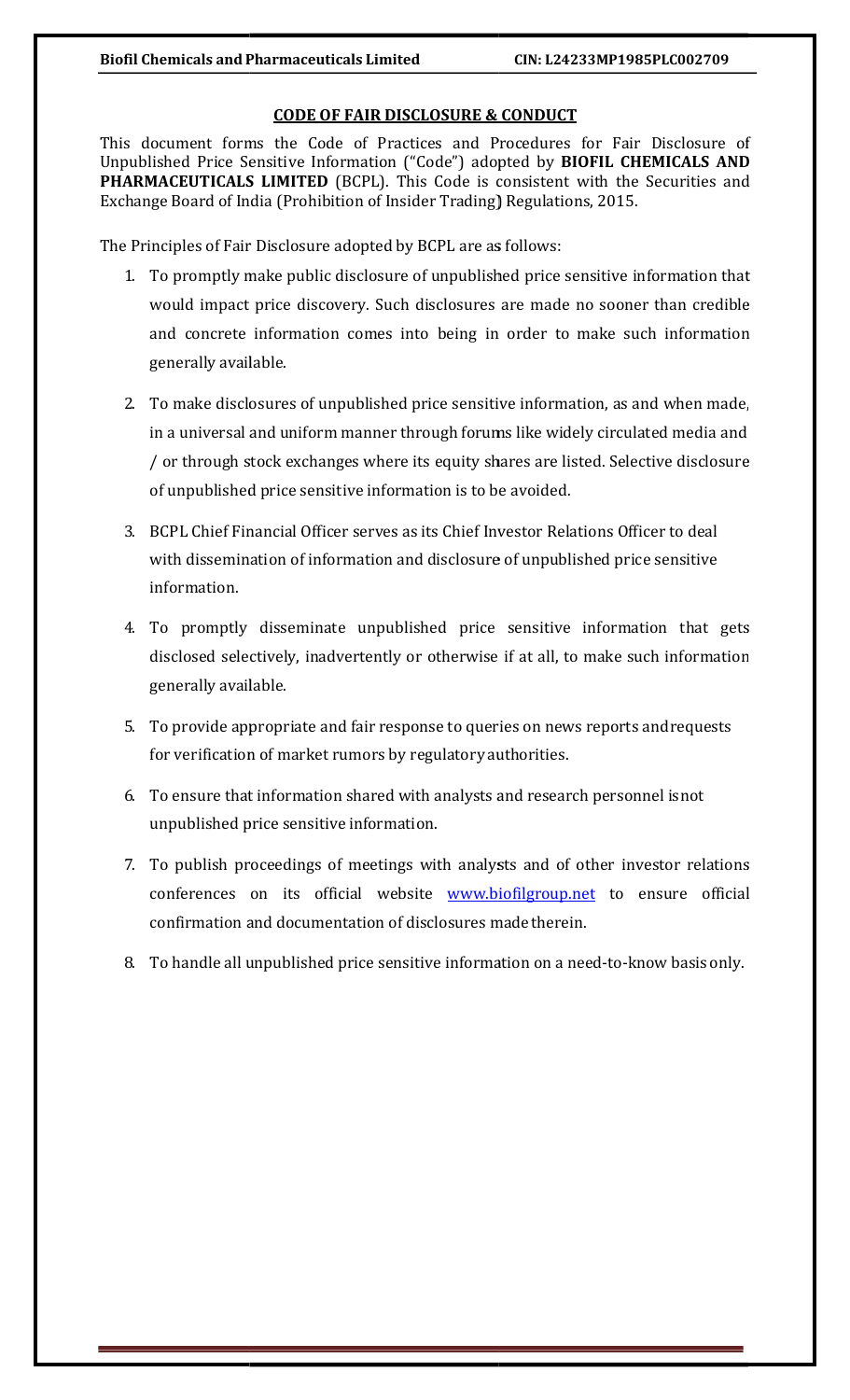## Standards for Code of Conduct to Regulate, Monitor and Report Trading by Insiders

- (1) The C F O shall report to the Board of directors and in particular, shall provide reports to the Chairman of the Audit Committee, on quarterly basis. The Board shall be informed regarding compliances of the code on quarterly basis. (Mention name of the Form)
- (2) Connected Person will not communicate unpublished price sensitive information to any person except in furtherance of the insider"s legitimate purposes, performance of duties or discharge of his legal obligations.
- (3) The company will follow Chinese Wall Policy to prevent the misuse of confidential information,. A "Chinese Wall" policy separates people into two groups, one, the Insiders (referred as the "Designated Persons") possessing the unpublished price sensitive information and second, the Outsiders (i.e. the Public or a person below designated person). As per

"Chinese Wall" policy, the designated person (termed as person of Insider Area) is not allowed to communicate the unpublished price sensitive information to other person in organization (termed as person of Public Area). In order to comply with the policy, the Compliance Officer shall take declaration in the form of an Undertaking from the designated person on quarterly basis, to ensure that, they have not communicated any price sensitive information to any outsider. There will be a wall between all the departments of the company in sharing the price sensitive information.

- (4)If a designated person, having possession of the price sensitive information, intends to communicate the same in order to fulfill his legal obligations, then, he must ensure that any provisions of the applicable acts/laws/regulations or guidelines of the Government are not violated and the information is not used for trading purpose in securities of the Company. He shall make a disclosure in this regard to the compliance officer.
- (5) As presently the Company is having only one kind of security (i.e. equity shares), the trading in the shares shall be covered under the code. The compliance officer is entitled to seek declarations to the effect that the applicant for pre-clearance is not in possession of any unpublished price sensitive information before approving any trade.

## TRADING WINDOW

- (1) Designated persons may execute trades subject to compliance with the code and the regulations. The company shall maintain a register giving details of trades. The register shall be termed as the notional trading window for the purpose of monitoring trading by designated persons.
- (2) The trading window shall generally be closed after declaration of meeting of Board for consideration of financial results upto a period of 48 hours when financial results are made public. Compliance officer may also determine other dates for closing window. And intimate about the closing of trading window to all the Designated employee of the Company and to the Stock Exchange where the securities of the Company are listed.
- (3) Designated persons and their immediate relatives shall not trade in securities when the trading window is closed.
- (4) The trading window shall reopened after expiry of 48 hours when financial results are made public or any other such time as may be determined by the Compliance officer after taking into account various factors including the unpublished price sensitive information in question becoming generally available and being capable of assimilation by the market, which in any event shall not be earlier than forty-eight hours after the information becomes generally available.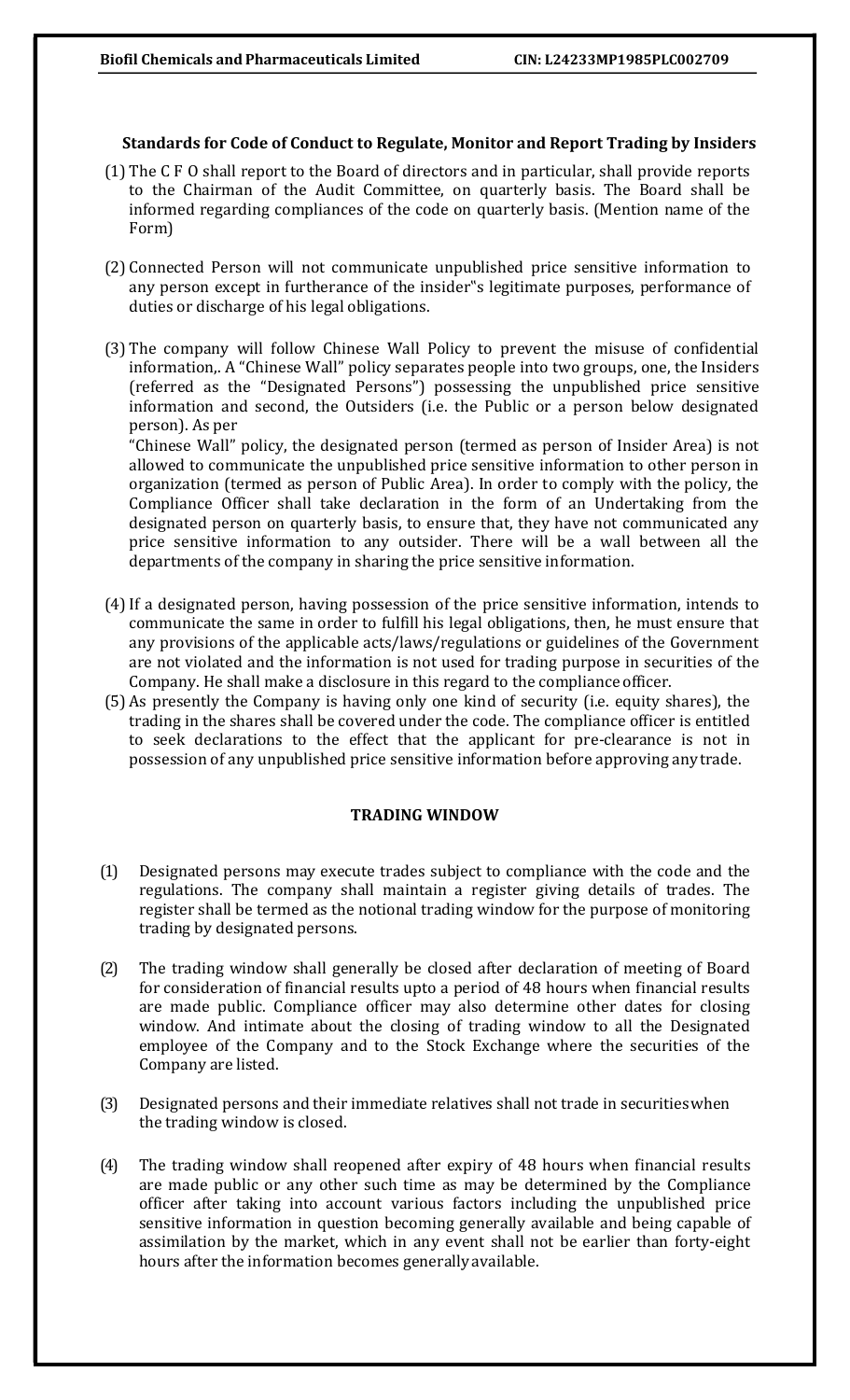(5) The trading window shall also be applicable to any person having contractual or fiduciary relation with the Company, such as auditors, accountancy firms, law firms, analysts, consultants etc., assisting or advising the company.